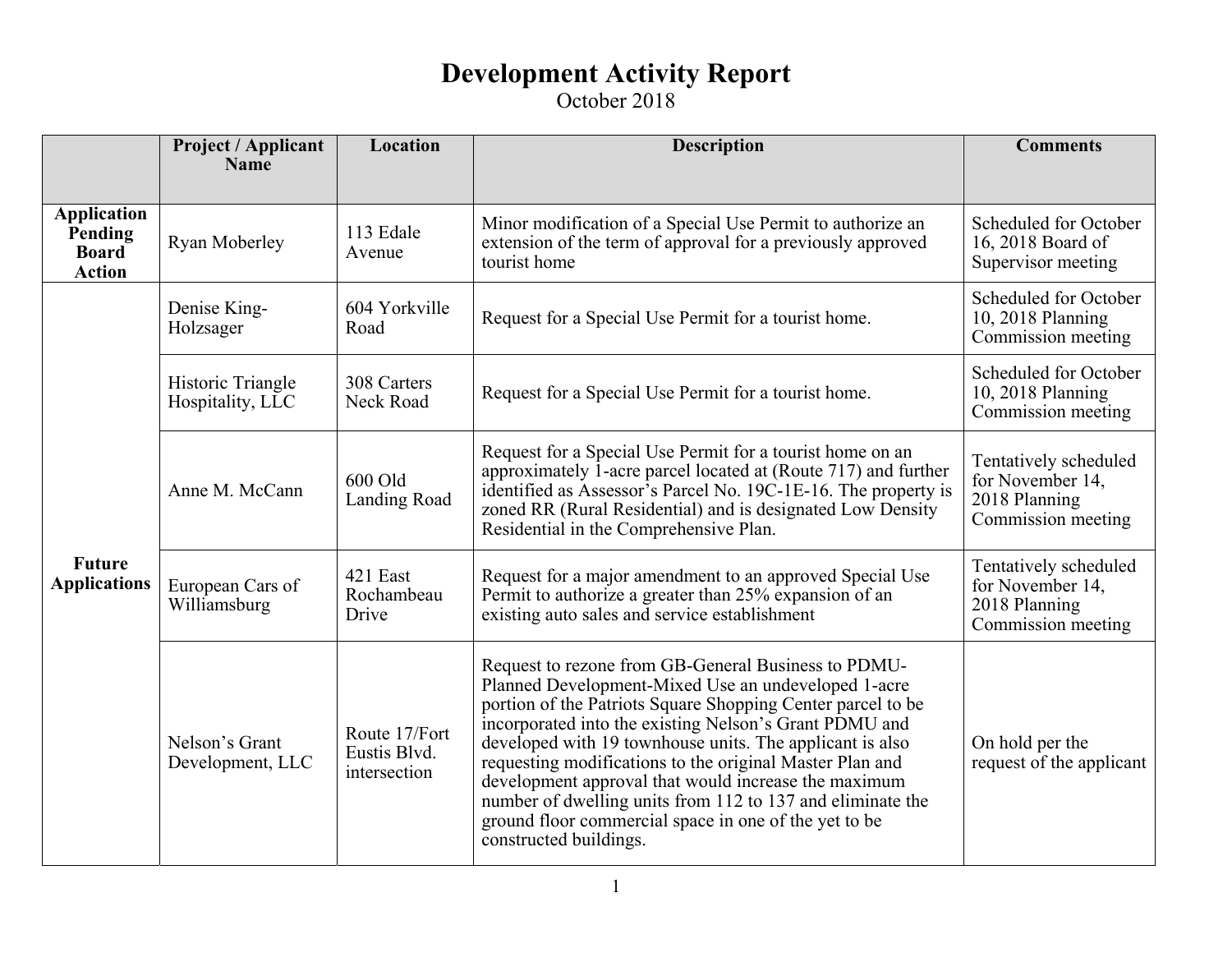|                                      | Project / Applicant<br><b>Name</b>                                 | Location                                                       | <b>Description</b>                                                                                                                                                                                                         | <b>Comments</b>                             |
|--------------------------------------|--------------------------------------------------------------------|----------------------------------------------------------------|----------------------------------------------------------------------------------------------------------------------------------------------------------------------------------------------------------------------------|---------------------------------------------|
| <b>Future</b><br><b>Applications</b> | <b>MRP</b> Enterprises<br>LLC (Dale Moore)                         | 3204 & 3206<br><b>Big Bethel</b><br>Road & 2233<br>Hampton Hwy | Request to amend the York County Zoning Map by<br>reclassifying 3 parcels from Limited Business and R20<br>Medium Density Single Family Residential to General<br>Business subject to voluntarily proffered conditions     | On hold per the<br>request of the applicant |
|                                      | <b>MRP</b> Enterprises<br>LLC (Dale Moore)                         | 3204 & 3206<br>Big Bethel<br>Road & 2233<br>Hampton Hwy        | Request a Special Use Permit contingent upon approval of the<br>above-noted rezoning application to authorize the<br>establishment of a mini-storage warehouse facility                                                    | On hold per the<br>request of the applicant |
| <b>Site Plans</b><br><b>Approved</b> | Water County USA<br>2019 Expansion,<br>Amendment                   | 176 Water<br>Country Pkwy.                                     | Retaining wall addition, steep slope grading and drainage<br>revisions.                                                                                                                                                    | Approved on<br>September 12, 2018           |
|                                      | <b>ABNB</b> Federal<br>Credit Union<br>Generator                   | <b>1600 GWMH</b>                                               | 40K natural gas powered back-up generator on concrete pad<br>addition. Generator will be screened with plants.                                                                                                             | Approved on<br>September 12, 2018           |
|                                      | Wawa Trash<br>Enclosure                                            | 842 Merrimac<br>Trail                                          | Construction of trash enclosure along the rear (southwestern)<br>wall of the existing Wawa convenience store building.                                                                                                     | Approved on<br>September 13, 2018           |
|                                      | The Shops at Cedar<br>Valley (Starbucks<br>Coffee) Amendment<br>#1 | 800 East<br>Rochambeau<br>Drive                                | Interior remodel of existing Starbucks Coffee. The existing<br>outdoor patio area was installed with previous remodel work<br>and not submitted for review. Review of existing outdoor patio<br>seating area for approval. | Approved on<br>September 24, 2018           |
|                                      | Arbordale<br>Townhomes, Phase<br>IV                                | 200 Ashby<br>Park Dr.                                          | 75 Townhomes along with associated road and utilities.                                                                                                                                                                     | Approved on<br>September 25, 2018           |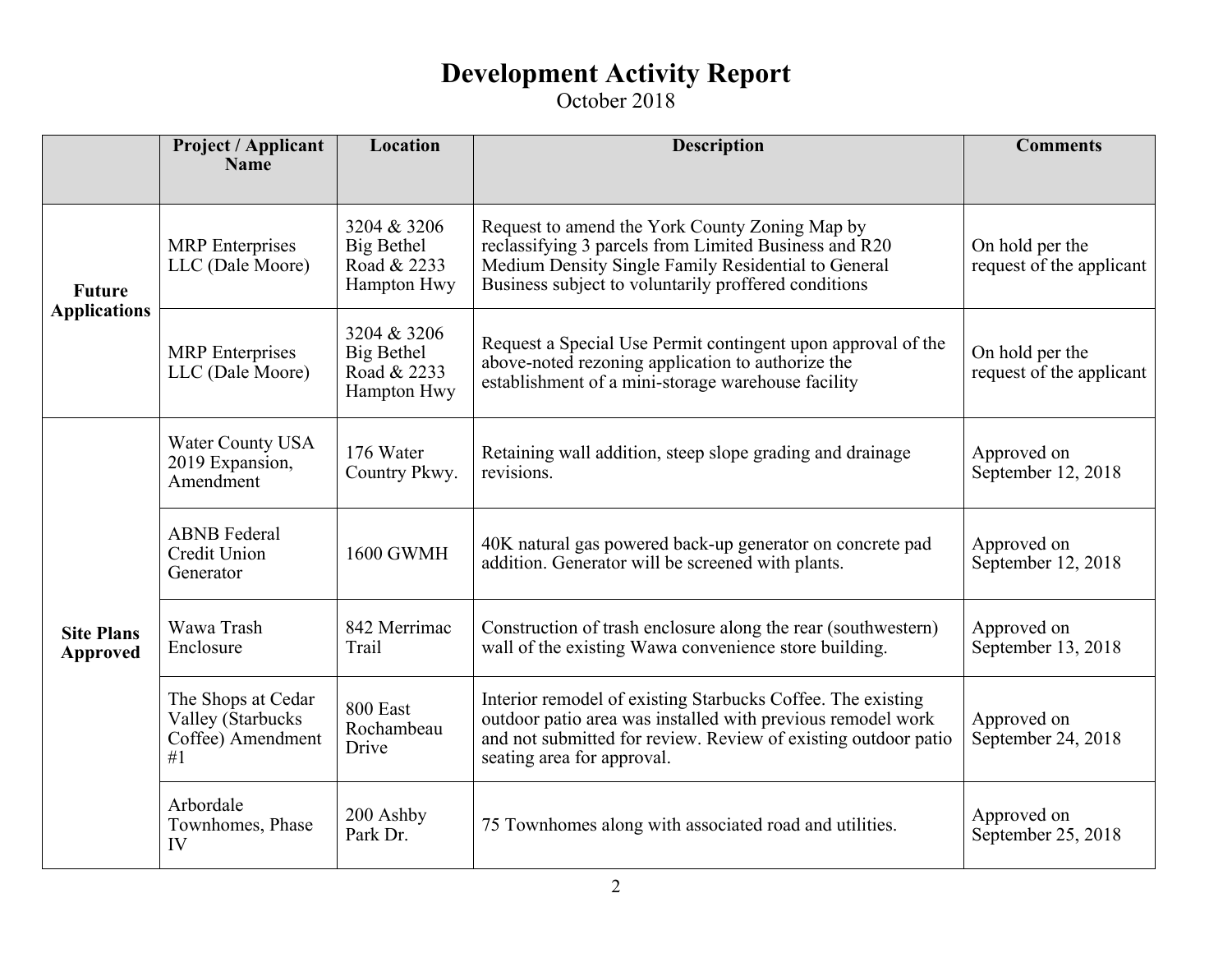|                                       | <b>Project / Applicant</b><br><b>Name</b>                              | Location                    | <b>Description</b>                                                                                                                                                                                                                                                                                                                                                                                                                   | <b>Comments</b>                    |
|---------------------------------------|------------------------------------------------------------------------|-----------------------------|--------------------------------------------------------------------------------------------------------------------------------------------------------------------------------------------------------------------------------------------------------------------------------------------------------------------------------------------------------------------------------------------------------------------------------------|------------------------------------|
| <b>Site Plans</b><br><b>Approved</b>  | VEPCO/Big Bethel<br>Tower, T-Mobile<br>Hardening Generator<br>Addition | $4110$ Big<br>Bethel Rd.    | Install new 15kW Diesel Generator w 54/Gallon Belly Tank on<br>a PreCast Composite Pad within the existing cellular<br>compound area beneath the existing transmission tower.                                                                                                                                                                                                                                                        | Approved on<br>September 27, 2018  |
| <b>Site Plans</b><br><b>Submitted</b> | Four Seasons Apts.<br>Clubhouse                                        | 122Z Pinewood<br>Crescent   | The removal of an existing tennis court and the installation of a<br>new clubhouse for use by the tenants of the Four Seasons<br>Apartments.                                                                                                                                                                                                                                                                                         | Submitted on<br>September 10, 2018 |
|                                       | Whittaker's Mill,<br>Townhome Lot<br>Addition                          | 1500 Penniman<br>Road       | This plan proposes 8 additional townhome lots within the<br>existing overall Whittaker's Mill development. Proposed road<br>extension, utilities, drainage, landscaping and lighting have<br>been provided for the additional lots.                                                                                                                                                                                                  | Submitted on<br>September 11, 2018 |
|                                       | Pocahontas Place                                                       | 1915<br>Pocahontas<br>Trail | This development proposes the re-development of the "Village"<br>Shops at Kingsmill". One existing building will be demolished<br>and another will be partially demolished. The remaining<br>buildings will be renovated and a new parking lot with a<br>pedestrian plaza will be constructed in the same location.<br>Additional parking improvements, a new drive thru lane, and<br>landscaping features will also be constructed. | Submitted on<br>September 12, 2018 |
|                                       | Arbordale Force<br>Main, Amendment<br>#1                               | 501 Bulifants<br>Blvd.      | Amended plan for open cut of entrances along Bulifants<br>Boulevard.                                                                                                                                                                                                                                                                                                                                                                 | Submitted on<br>September 14, 2018 |
|                                       | <b>Rams Fuel Station</b>                                               | 8102 GWMH                   | Replacing existing underground storage tanks and canopies.                                                                                                                                                                                                                                                                                                                                                                           | Submitted on<br>September 17, 2018 |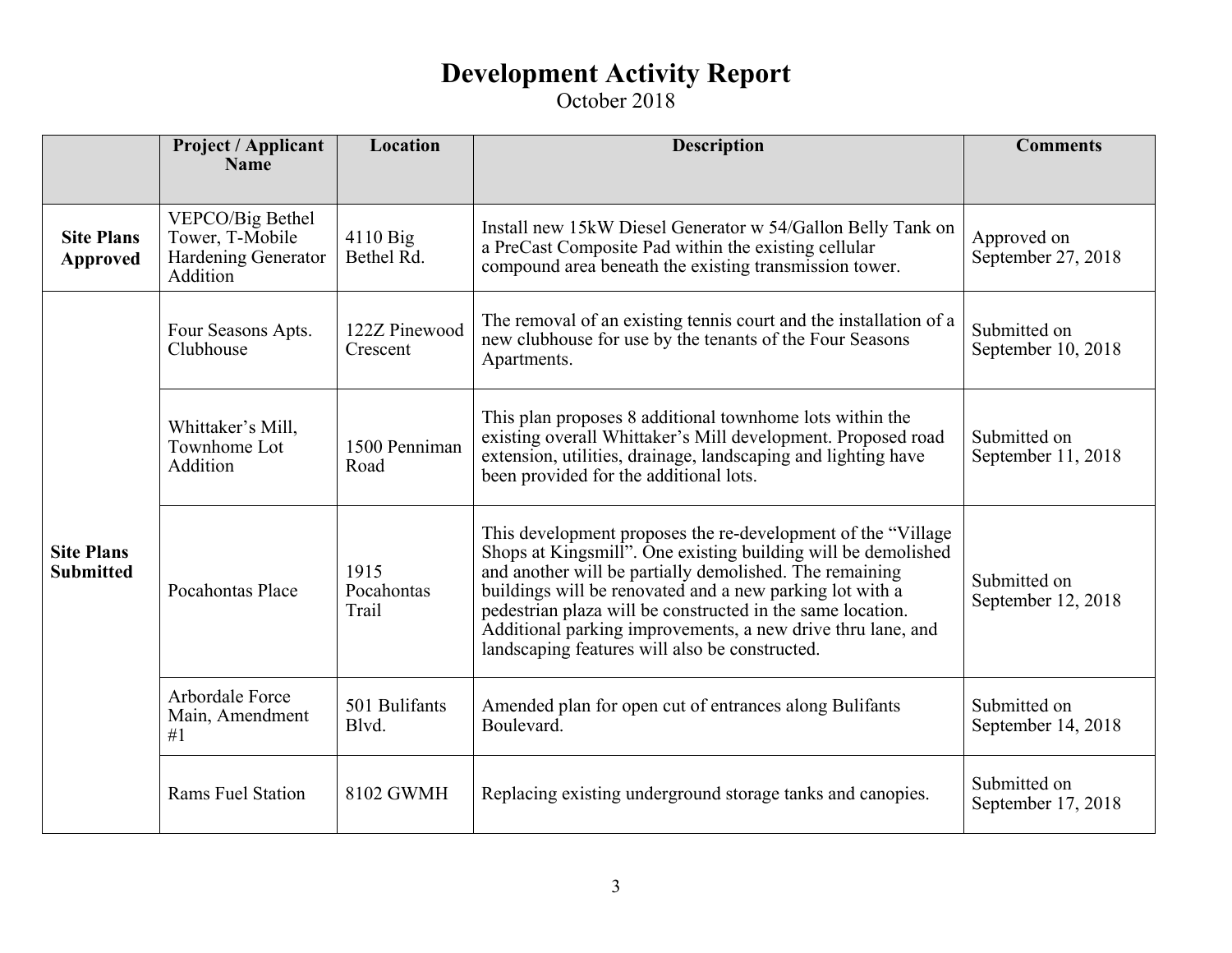|                                                        | Project / Applicant<br><b>Name</b>                               | Location                                     | <b>Description</b>                                                                                                                                                                                                                                                                                                                                                                                                                                                                                                  | <b>Comments</b>                    |
|--------------------------------------------------------|------------------------------------------------------------------|----------------------------------------------|---------------------------------------------------------------------------------------------------------------------------------------------------------------------------------------------------------------------------------------------------------------------------------------------------------------------------------------------------------------------------------------------------------------------------------------------------------------------------------------------------------------------|------------------------------------|
| <b>Site Plans</b><br><b>Submitted</b>                  | Big Top<br><b>Entertainment Office</b><br>Warehouse              | 500 Old York-<br>Hampton Hwy.                | New office/warehouse for event supply company. New<br>parking & BMP.                                                                                                                                                                                                                                                                                                                                                                                                                                                | Submitted on<br>September 18, 2018 |
|                                                        | <b>Yorktown Properties</b><br>Parking Lot                        | 11806 GWMH                                   | This proposal is to pave over an existing parking lot and to<br>pave over a former building site.                                                                                                                                                                                                                                                                                                                                                                                                                   | Submitted on<br>September 25, 2018 |
|                                                        | T-Mobile Hardening<br><b>Generator Addition</b>                  | 9300 GWMH                                    | Install new 25kW Diesel Generator w/54 Gallon Belly Tank on<br>a PreCast Composite Pad within the existing cellular<br>compound area beneath the existing transmission cover.                                                                                                                                                                                                                                                                                                                                       | Submitted on<br>September 27, 2018 |
|                                                        | Yorktown<br><b>Elementary School</b><br>Parking Lot<br>Expansion | 131 Siege Ln.                                | This project proposes the addition of 15 parking spaces. The<br>new asphalt parking lot will replace an existing patch of gravel<br>currently situated between Siege Lane and the soccer fields to<br>the northeast of the school building in addition to improving<br>parking capacity at the school, this project also proposes<br>several drainage improvements, including new culverts, outlet<br>protection, and a new underground storage facility for<br>stormwater quantity control and quality compliance. | Submitted on<br>September 28, 2018 |
| <b>Subdivision</b><br><b>Plans</b><br>Approved         | None                                                             |                                              |                                                                                                                                                                                                                                                                                                                                                                                                                                                                                                                     |                                    |
| <b>Subdivision</b><br><b>Plans</b><br><b>Submitted</b> | Arbordale, Phase II                                              | 601 Bulifants<br>Blvd.                       | This project consists of the construction of 89 single family<br>lots (a part of a larger development) located at 401 Bulifants<br>Boulevard.                                                                                                                                                                                                                                                                                                                                                                       | Submitted on<br>September 4, 2018  |
|                                                        | Ray's Cove, Section<br>Two, BLA                                  | 600, 704, $\&$<br>709 Patricks<br>Creek Road | Boundary Line Adjustment between three lots.                                                                                                                                                                                                                                                                                                                                                                                                                                                                        | Submitted on<br>September 7, 2018  |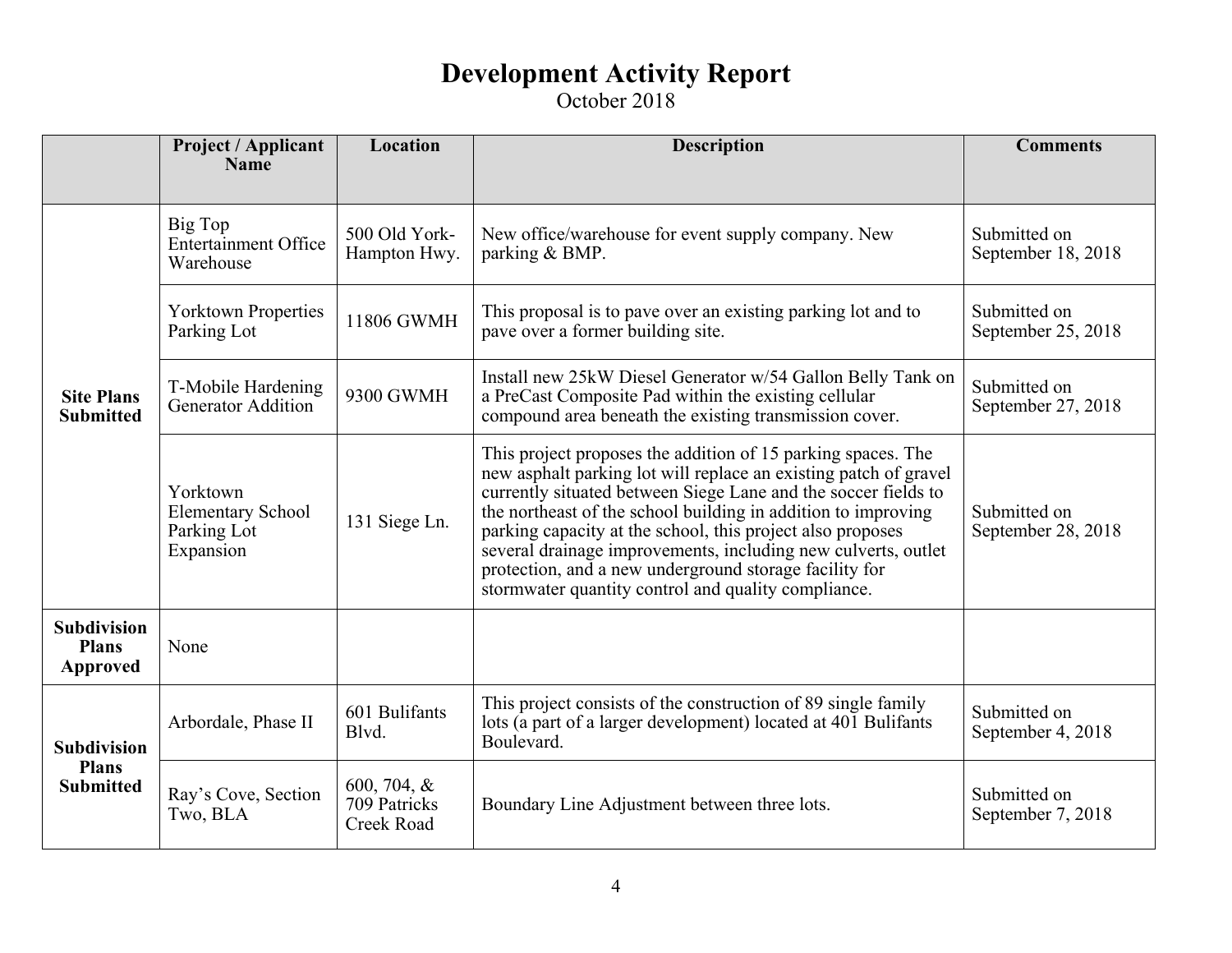|                                                        | <b>Project / Applicant</b><br><b>Name</b>                                   | Location                    | <b>Description</b>                                                                                                                                                                                                                                                                                           | <b>Comments</b>                    |
|--------------------------------------------------------|-----------------------------------------------------------------------------|-----------------------------|--------------------------------------------------------------------------------------------------------------------------------------------------------------------------------------------------------------------------------------------------------------------------------------------------------------|------------------------------------|
|                                                        |                                                                             |                             |                                                                                                                                                                                                                                                                                                              |                                    |
| <b>Subdivision</b><br><b>Plans</b><br><b>Submitted</b> | The Homestead<br>Resubd. of Lot $3 &$<br>Vacated 50'<br>Unimproved R/W      | 201 Stevens Ct.             | Addition of vacated R/W to Lot 3, The Homestead.                                                                                                                                                                                                                                                             | Submitted on<br>September 10, 2018 |
|                                                        | Mainstay at<br>Commonwealth<br>Green, Section Two                           | 500 Keener<br>Way           | Final plat                                                                                                                                                                                                                                                                                                   | Submitted on<br>September 12, 2018 |
|                                                        | Whittaker's Mill<br>Single Family<br>Detached Homes,<br>Section 2, Phase 2A | 600 Clement's<br>Mill Trace | Phase 2A plat of subdivision for Whittaker's Mill Single<br>Family Detached.                                                                                                                                                                                                                                 | Submitted on<br>September 14, 2018 |
|                                                        | Bunting Point,<br>Phase 2                                                   | 328 Bunting<br>Point Road   | This project is a proposed 12 lot single-family detached<br>subdivision designed in accordance with York County's RR<br>cluster zoning. The new subdivision will be developed on a<br>16.85 acre parcel listed as GPIN V05c-0323-0459. Access to<br>the lots will be from the extension of Bunting Point Rd. | Submitted on<br>September 17, 2018 |
| Land<br><b>Disturbance</b><br><b>Permits</b>           | None                                                                        |                             |                                                                                                                                                                                                                                                                                                              |                                    |
| <b>HYDC</b><br><b>Actions</b>                          | None                                                                        |                             |                                                                                                                                                                                                                                                                                                              |                                    |